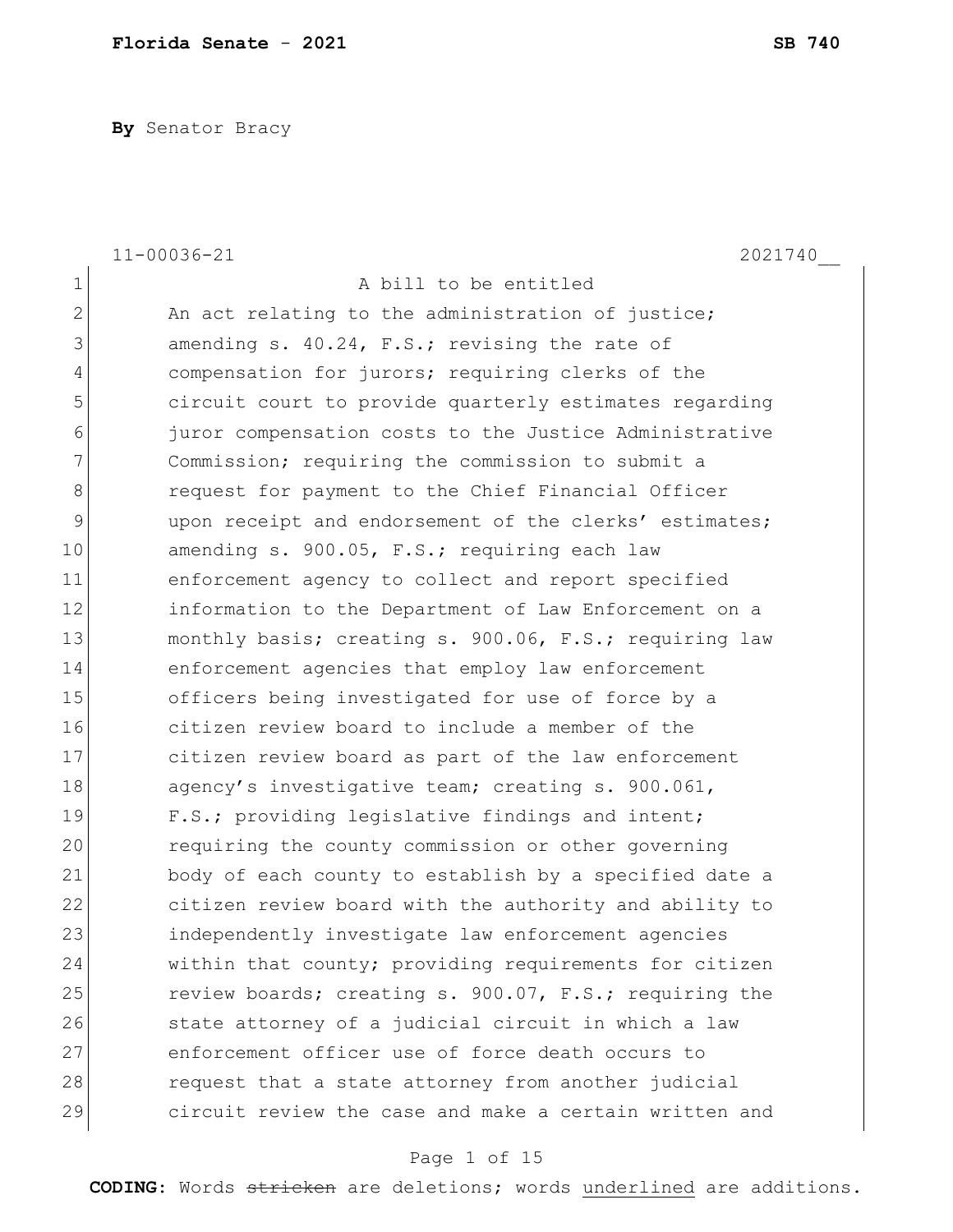|    | $11 - 00036 - 21$<br>2021740                           |
|----|--------------------------------------------------------|
| 30 | detailed recommendation; requiring a state attorney    |
| 31 | who receives such a request to provide a specified     |
| 32 | notice to the requesting state attorney within a       |
| 33 | certain timeframe; amending s. 913.08, F.S.;           |
| 34 | prohibiting the use of peremptory challenges to strike |
| 35 | prospective jurors in criminal jury trials that        |
| 36 | commence on or after a specified date; repealing Rule  |
| 37 | 3.350, Florida Rules of Criminal Procedure, relating   |
| 38 | to peremptory challenges, to conform to changes made   |
| 39 | by the act; requesting the Florida Supreme Court to    |
| 40 | amend Rule 1.431(d), Florida Rules of Civil Procedure, |
| 41 | to prohibit the use of peremptory challenges in jury   |
| 42 | selection for civil jury trials; creating s. 943.1714, |
| 43 | F.S.; requiring the Criminal Justice Standards and     |
| 44 | Training Commission to establish and maintain          |
| 45 | standards for instruction of officers in the subjects  |
| 46 | of implicit bias and deescalation of conflict to       |
| 47 | minimize violence; requiring every basic skills course |
| 48 | required for officers to obtain initial certification  |
| 49 | to include such training; amending s. 943.1718, F.S.;  |
| 50 | providing legislative intent; defining the term        |
| 51 | "vehicle dash camera"; requiring every law enforcement |
| 52 | agency to mandate that its law enforcement officers    |
| 53 | wear body cameras and use vehicle dash cameras;        |
| 54 | requiring law enforcement agencies to establish        |
| 55 | specified policies and procedures; deleting a          |
| 56 | provision relating to applicability; providing a       |
| 57 | declaration of important state interest; creating s.   |
| 58 | 943.6872, F.S.; defining terms; requiring that each    |

# Page 2 of 15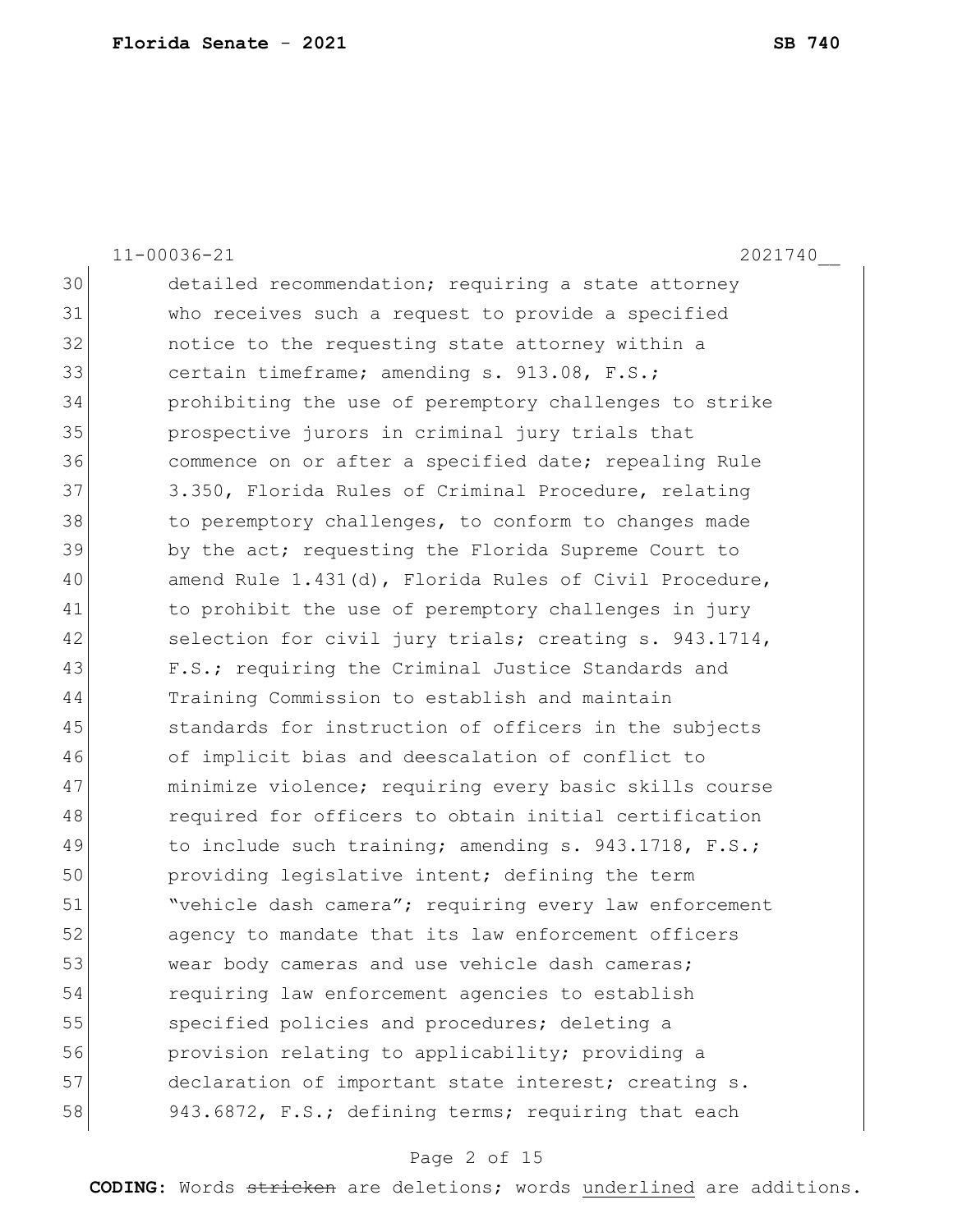|    | $11 - 00036 - 21$<br>2021740                                   |
|----|----------------------------------------------------------------|
| 59 | law enforcement agency have a written policy regarding         |
| 60 | the investigation of officer-involved deaths;                  |
| 61 | providing requirements for such policies; authorizing          |
| 62 | internal investigations under certain circumstances;           |
| 63 | authorizing compensation for certain investigations to         |
| 64 | be determined in a manner consistent with mutual aid           |
| 65 | agreements; requiring certain investigators to provide         |
| 66 | a complete report to the appropriate state attorney;           |
| 67 | requiring such investigators to publicly release the           |
| 68 | completed report, redacted as required by law, if the          |
| 69 | state attorney determines that there is no basis to            |
| 70 | prosecute the law enforcement officer involved;                |
| 71 | creating s. 943.6875, F.S.; providing legislative              |
| 72 | findings and intent; requiring every law enforcement           |
| 73 | agency to create an early intervention system to track         |
| 74 | and identify potentially damaging patterns of behavior         |
| 75 | by law enforcement officers; providing risk                    |
| 76 | indicators; providing effective dates.                         |
| 77 |                                                                |
| 78 | Be It Enacted by the Legislature of the State of Florida:      |
| 79 |                                                                |
| 80 | Section 1. Effective October 1, 2021, subsections (3) and      |
| 81 | (4) of section 40.24, Florida Statutes, are amended, and       |
| 82 | subsection (9) is added to that section, to read:              |
| 83 | 40.24 Compensation and reimbursement policy.-                  |
| 84 | (3) (a) Jurors who are regularly employed and who continue     |
| 85 | to receive reqular wages while serving as a juror are not      |
| 86 | entitled to receive compensation from the clerk of the circuit |
| 87 | court for the first 3 days of juror service.                   |
|    |                                                                |

# Page 3 of 15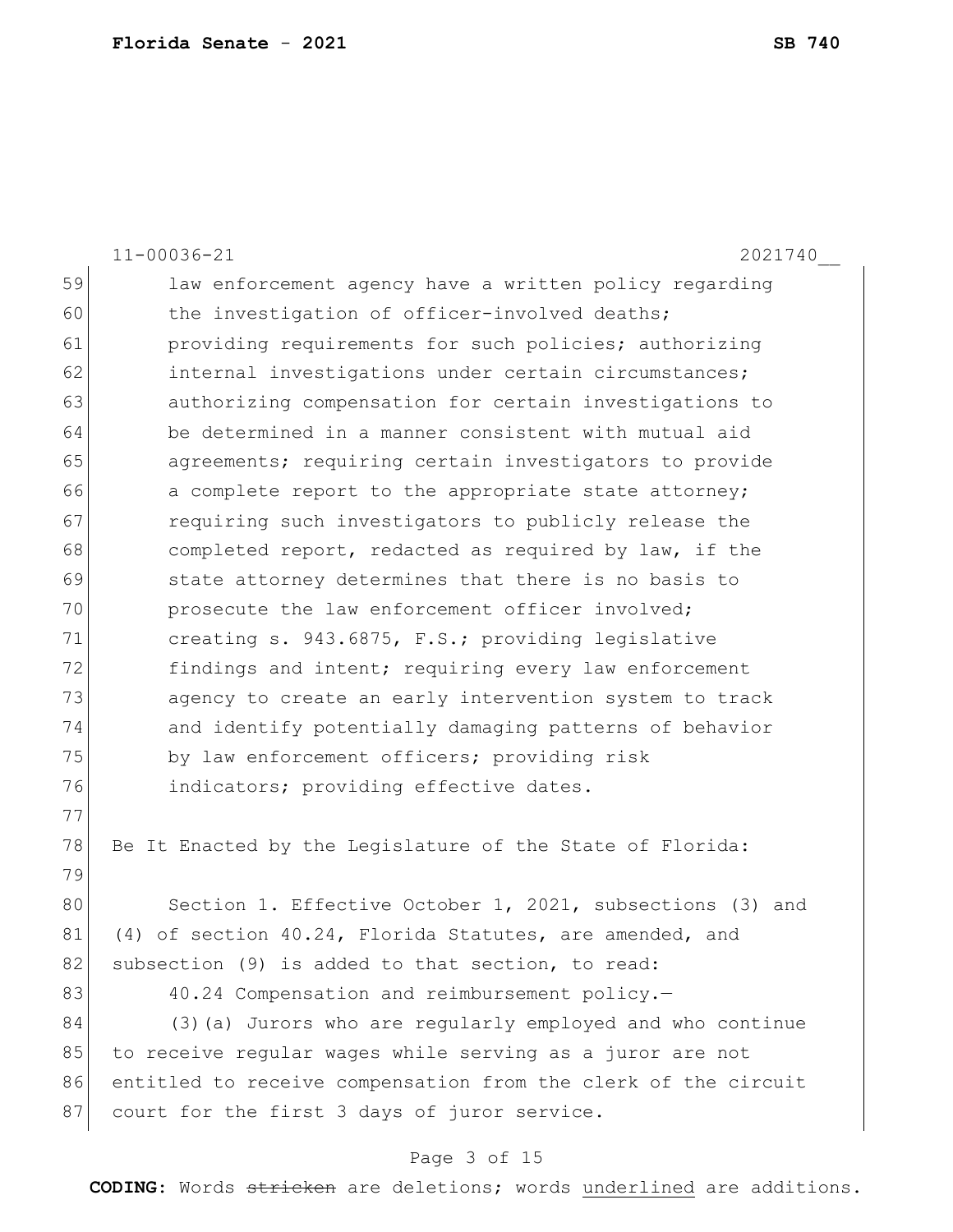|     | $11 - 00036 - 21$<br>2021740                                         |
|-----|----------------------------------------------------------------------|
| 88  | (b) Jurors who are not regularly employed or who do not              |
| 89  | continue to receive regular wages while serving as a juror are       |
| 90  | entitled to receive \$30 \$15 per day for the first 3 days of        |
| 91  | juror service.                                                       |
| 92  | (4) Each juror who serves more than 3 days is entitled to            |
| 93  | be paid by the clerk of the circuit court for the fourth day of      |
| 94  | service and each day thereafter at the rate of \$50 \$30 per day     |
| 95  | of service.                                                          |
| 96  | (9) Beginning October 1, 2021, each clerk of the circuit             |
| 97  | court shall forward to the Justice Administrative Commission a       |
| 98  | quarterly estimate of funds necessary to pay compensation to         |
| 99  | jurors in accordance with subsections $(3)$ and $(4)$ . Upon receipt |
| 100 | of such estimates, the Justice Administrative Commission shall       |
| 101 | endorse the amount deemed necessary for payment to the clerks of     |
| 102 | the circuit court during the quarter and shall submit a request      |
| 103 | for payment to the Chief Financial Officer.                          |
| 104 | Section 2. Paragraph (h) is added to subsection (3) of               |
| 105 | section 900.05, Florida Statutes, to read:                           |
| 106 | 900.05 Criminal justice data collection.-                            |
| 107 | (3) DATA COLLECTION AND REPORTING. An entity required to             |
| 108 | collect data in accordance with this subsection shall collect        |
| 109 | the specified data and report them in accordance with this           |
| 110 | subsection to the Department of Law Enforcement on a monthly         |
| 111 | basis.                                                               |
| 112 | (h) Law enforcement agencies. - Each law enforcement agency          |
| 113 | shall collect all of the following data:                             |
| 114 | 1. The number of full-time law enforcement officers.                 |
| 115 | 2. The number of part-time law enforcement officers.                 |
| 116 | 3. The number of law enforcement officer stops, including:           |
|     | Page 4 of 15                                                         |
|     |                                                                      |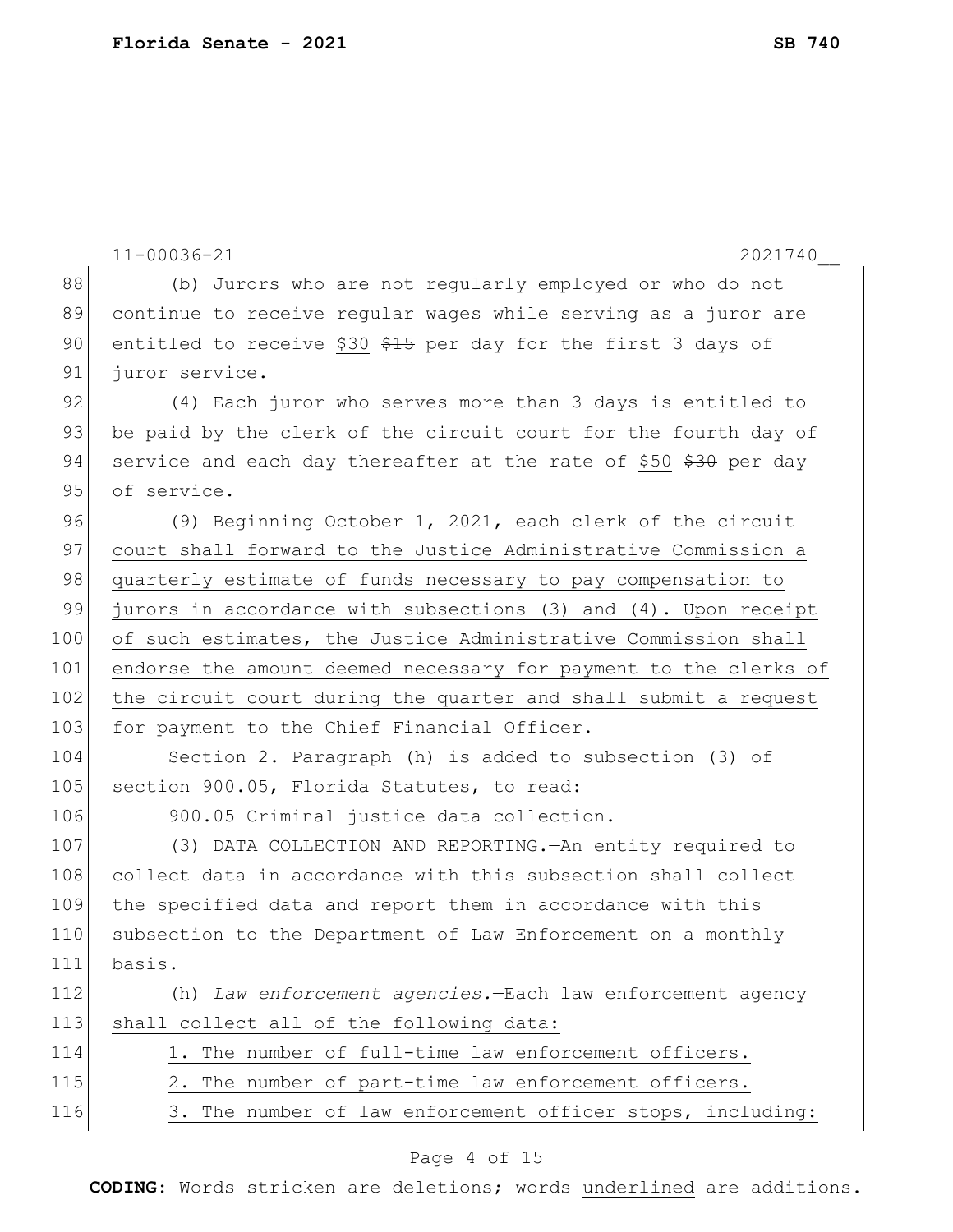|     | $11 - 00036 - 21$<br>2021740                                      |
|-----|-------------------------------------------------------------------|
| 117 | a. The race or ethnicity of each law enforcement officer          |
| 118 | and individual involved in each stop; and                         |
| 119 | b. Whether the stop was a vehicle traffic stop or was made        |
| 120 | on foot or by other means, which must be specified.               |
| 121 | 4. The number of arrests by, or notices to appear in lieu         |
| 122 | of physical arrest issued by, law enforcement officers,           |
| 123 | including:                                                        |
| 124 | a. The race or ethnicity of each law enforcement officer          |
| 125 | and individual involved in the arrest or issuance of notice to    |
| 126 | appear; and                                                       |
| 127 | b. Whether the arrest or issuance of notice to appear arose       |
| 128 | out of a vehicle traffic stop or was made on foot or by other     |
| 129 | means, which must be specified.                                   |
| 130 | Section 3. Section 900.06, Florida Statutes, is created to        |
| 131 | read:                                                             |
| 132 | 900.06 Citizen review board member participation in use of        |
| 133 | force investigations. - Each law enforcement agency in this state |
| 134 | that employs a law enforcement officer for whom an investigation  |
| 135 | is opened under s. 900.061(4)(b)1. by a citizen review board      |
| 136 | shall include a member of the citizen review board as part of     |
| 137 | the law enforcement agency's investigative team.                  |
| 138 | Section 4. Section 900.061, Florida Statutes, is created to       |
| 139 | read:                                                             |
| 140 | 900.061 Citizen review boards.-                                   |
| 141 | (1) The Legislature finds that an effective way for our           |
| 142 | communities and the law enforcement agencies that serve them to   |
| 143 | build mutual trust and positive relationships is through the      |
| 144 | establishment of citizen review boards.                           |
| 145 | It is the intent of the Legislature to require the<br>(2)         |
|     |                                                                   |

# Page 5 of 15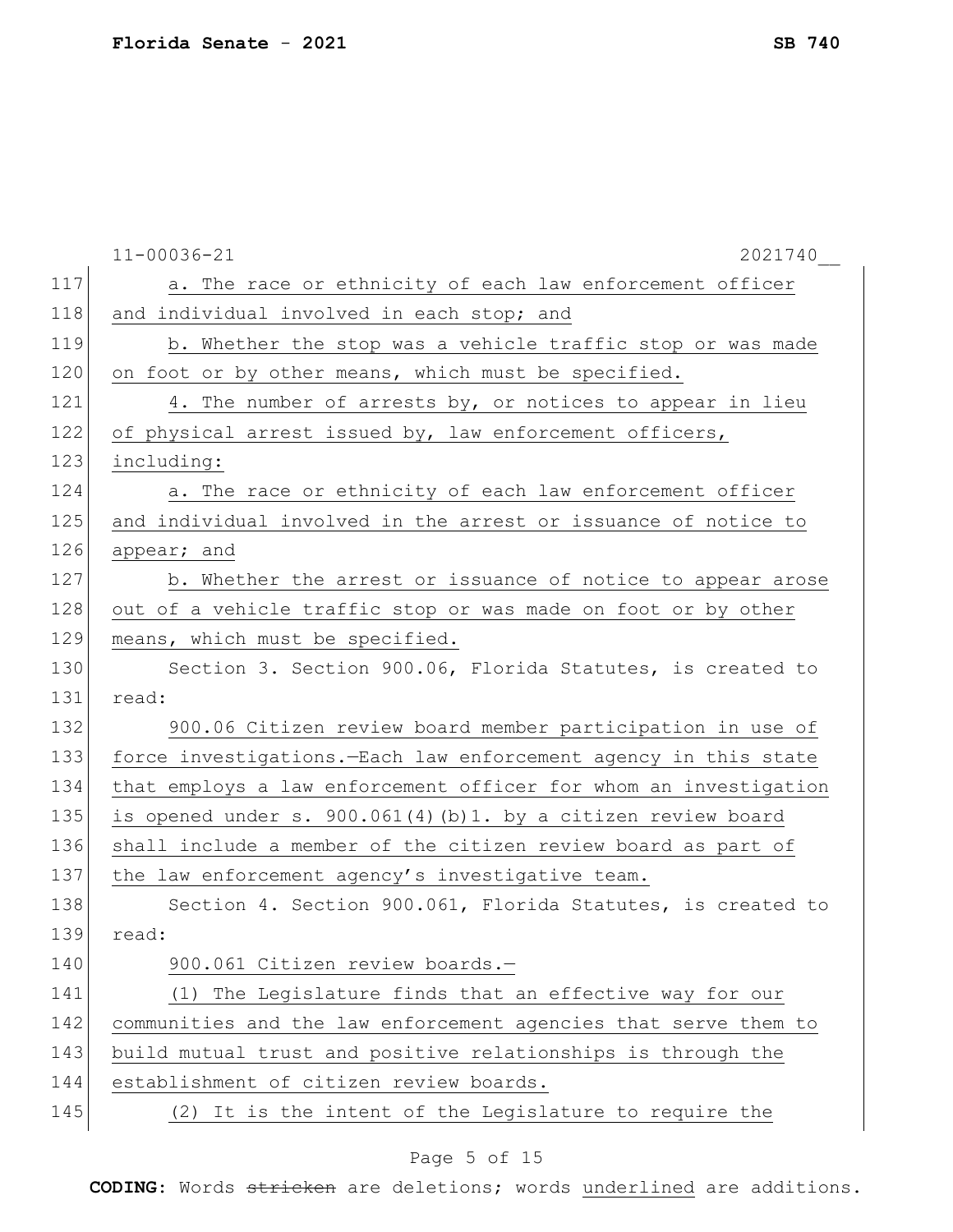|     | $11 - 00036 - 21$<br>2021740                                     |
|-----|------------------------------------------------------------------|
| 146 | establishment of a citizen review board in each county of this   |
| 147 | state to provide civilian oversight of law enforcement agencies  |
| 148 | within that county through independent investigations.           |
| 149 | (3) By July 1, 2022, the county commission or other              |
| 150 | governing body, as appropriate, of each county in this state     |
| 151 | shall establish a citizen review board with the authority and    |
| 152 | ability to independently investigate each law enforcement agency |
| 153 | within that county.                                              |
| 154 | (4) Each citizen review board shall comply with all of the       |
| 155 | following requirements:                                          |
| 156 | (a) Be composed of at least 5 but not more than 15               |
| 157 | individuals appointed by the county commission or other          |
| 158 | governing body of the county, as appropriate. A member of the    |
| 159 | board may not be a current employee of the state or county, or   |
| 160 | of any subdivision of the county.                                |
| 161 | (b) Investigate all complaints relating to:                      |
| 162 | 1. Use of force. This includes, but is not limited to, an        |
| 163 | investigation into whether excessive force was used or whether   |
| 164 | use of force was justified.                                      |
| 165 | 2. Abuse of authority. This includes, but is not limited         |
| 166 | to, investigations to determine whether unauthorized or illegal  |
| 167 | searches or seizures, inappropriate entry onto property, or      |
| 168 | refusal to provide name and badge number occurred.               |
| 169 | 3. Discourtesy. This includes, but is not limited to, the        |
| 170 | use of foul language, acting in a rude or unprofessional manner, |
| 171 | or the display of rude or offensive gestures.                    |
| 172 | 4. Discriminatory language. This includes, but is not            |
| 173 | limited to, the use of slurs based on race, religion, ethnicity, |
| 174 | sex, or gender.                                                  |

# Page 6 of 15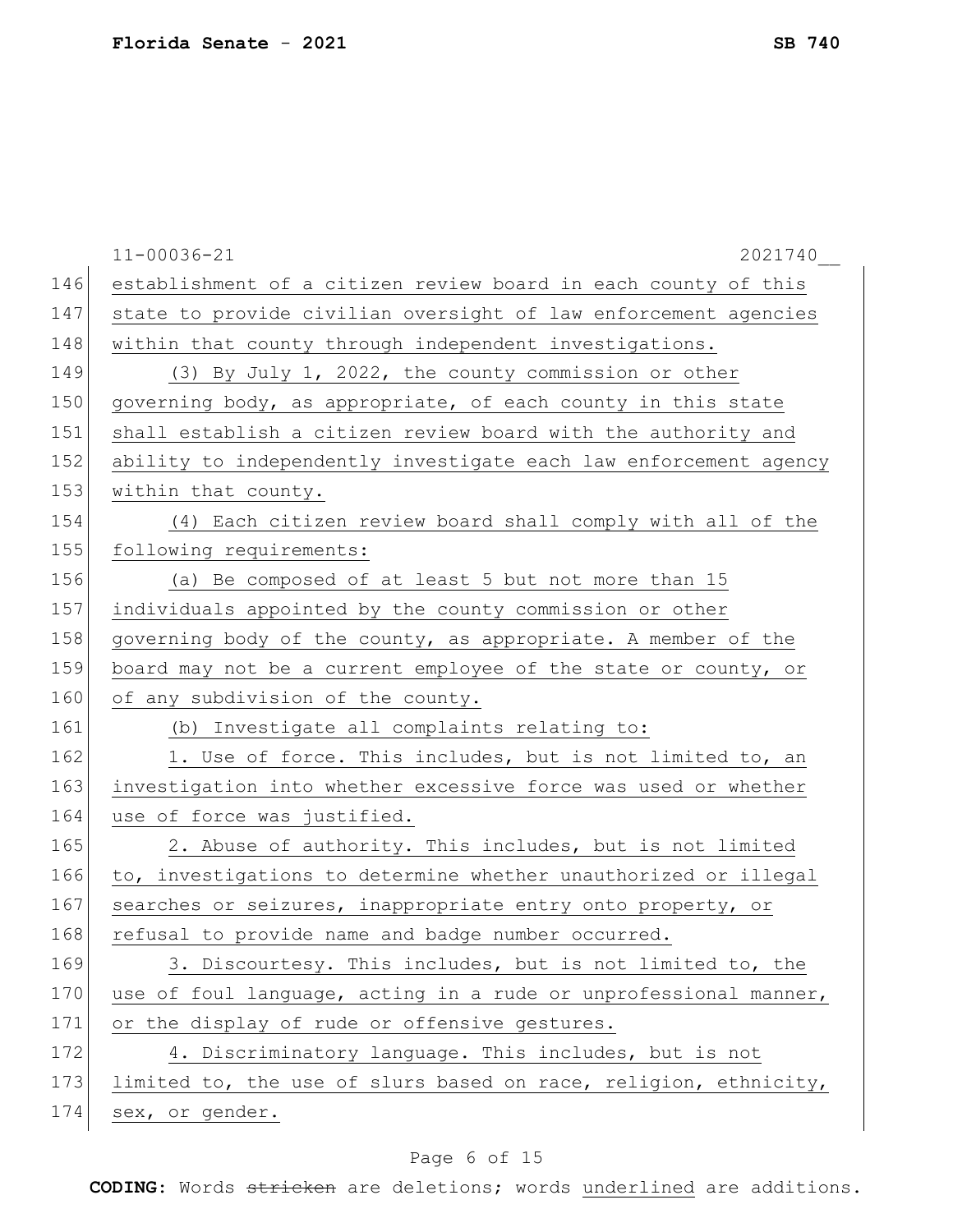|     | $11 - 00036 - 21$<br>2021740                                     |
|-----|------------------------------------------------------------------|
| 175 | (c) Create a standard form and a uniform process for the         |
| 176 | submission of complaints.                                        |
| 177 | (d) Create a uniform process or procedure for the                |
| 178 | processing of complaints.                                        |
| 179 | (e) Meet with the individual who submitted the complaint.        |
| 180 | (f) Meet with the law enforcement officer against whom the       |
| 181 | complaint was made.                                              |
| 182 | (g) Meet with one or more witnesses, if any, to the event        |
| 183 | that prompted the complaint.                                     |
| 184 | (h) Prepare a report on the findings of the investigation.       |
| 185 | (i) Submit the report and any recommendations to the county      |
| 186 | commission or other governing body of the county, as             |
| 187 | appropriate, and to the head of the law enforcement agency that  |
| 188 | employs the law enforcement officer.                             |
| 189 | Section 5. Section 900.07, Florida Statutes, is created to       |
| 190 | read:                                                            |
| 191 | 900.07 Requiring review and recommendation from another          |
| 192 | state attorney in cases of law enforcement officer use of force  |
| 193 | deaths.-                                                         |
| 194 | (1) In each case in which a death results from a law             |
| 195 | enforcement officer's use of force, the state attorney of the    |
| 196 | judicial circuit in which the use of force death occurred shall  |
| 197 | request a state attorney from another judicial circuit to review |
| 198 | the case and the circumstances surrounding the use of force      |
| 199 | death and to make a written and detailed recommendation on       |
| 200 | whether he or she believes that charges should be brought        |
| 201 | against the law enforcement officer.                             |
| 202 | (2) A state attorney who receives a request under                |
| 203 | subsection (1) must notify the requesting state attorney within  |
|     |                                                                  |

# Page 7 of 15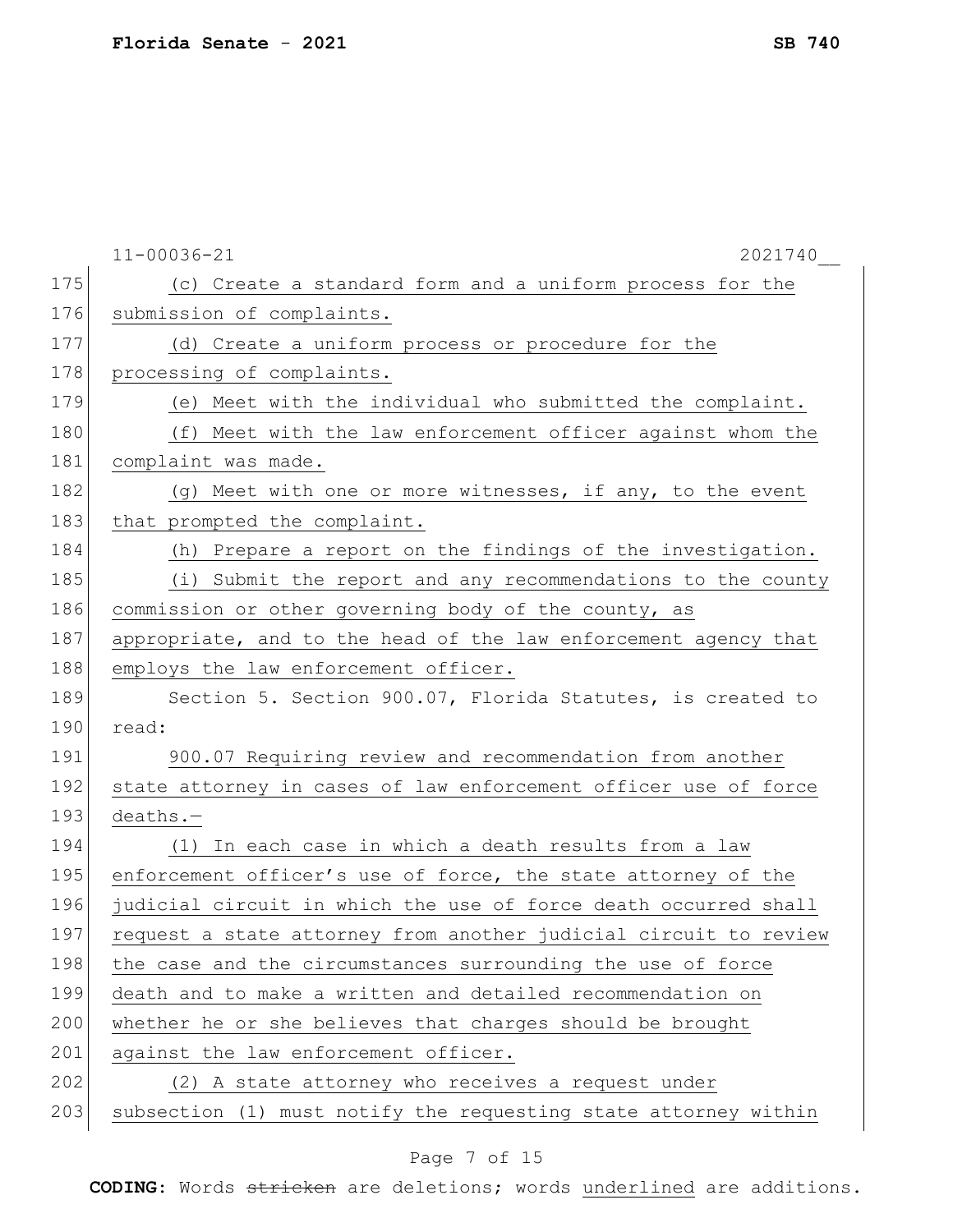|     | $11 - 00036 - 21$<br>2021740                                      |
|-----|-------------------------------------------------------------------|
| 204 | 10 business days after receipt as to whether the state attorney   |
| 205 | receiving the request can review the case and, if so, must        |
| 206 | provide the written and detailed recommendation in an             |
| 207 | expeditious manner.                                               |
| 208 | Section 6. Effective October 1, 2021, section 913.08,             |
| 209 | Florida Statutes, is amended to read:                             |
| 210 | 913.08 Number of Peremptory challenges prohibited.-For any        |
| 211 | trial that commences on or after October 1, 2021, any party to    |
| 212 | the proceeding may not use a peremptory challenge to strike a     |
| 213 | prospective juror from the venire.                                |
| 214 | (1) The state and the defendant shall each be allowed the         |
| 215 | following number of peremptory challenges:                        |
| 216 | (a) Ten, if the offense charged is punishable by death or         |
| 217 | imprisonment for life;                                            |
| 218 | (b) Six, if the offense charged is punishable by                  |
| 219 | imprisonment for more than 12 months but is not punishable by     |
| 220 | death or imprisonment for life;                                   |
| 221 | (e) Three, for all other offenses.                                |
| 222 | (2) If two or more defendants are tried jointly, each             |
| 223 | defendant shall be allowed the number of peremptory challenges    |
| 224 | $spectfied in subsection (1)$ , and the state shall be allowed as |
| 225 | many challenges as are allowed to all of the defendants.          |
| 226 | Section 7. Effective October 1, 2021, Rule 3.350, Florida         |
| 227 | Rules of Criminal Procedure, is repealed.                         |
| 228 | Section 8. Effective October 1, 2021, the Supreme Court is        |
| 229 | requested to amend Rule 1.431(d), Florida Rules of Civil          |
| 230 | Procedure, relating to peremptory challenges, to prohibit the     |
| 231 | use of peremptory challenges in jury selection in a civil jury    |
| 232 | trial.                                                            |
|     |                                                                   |

# Page 8 of 15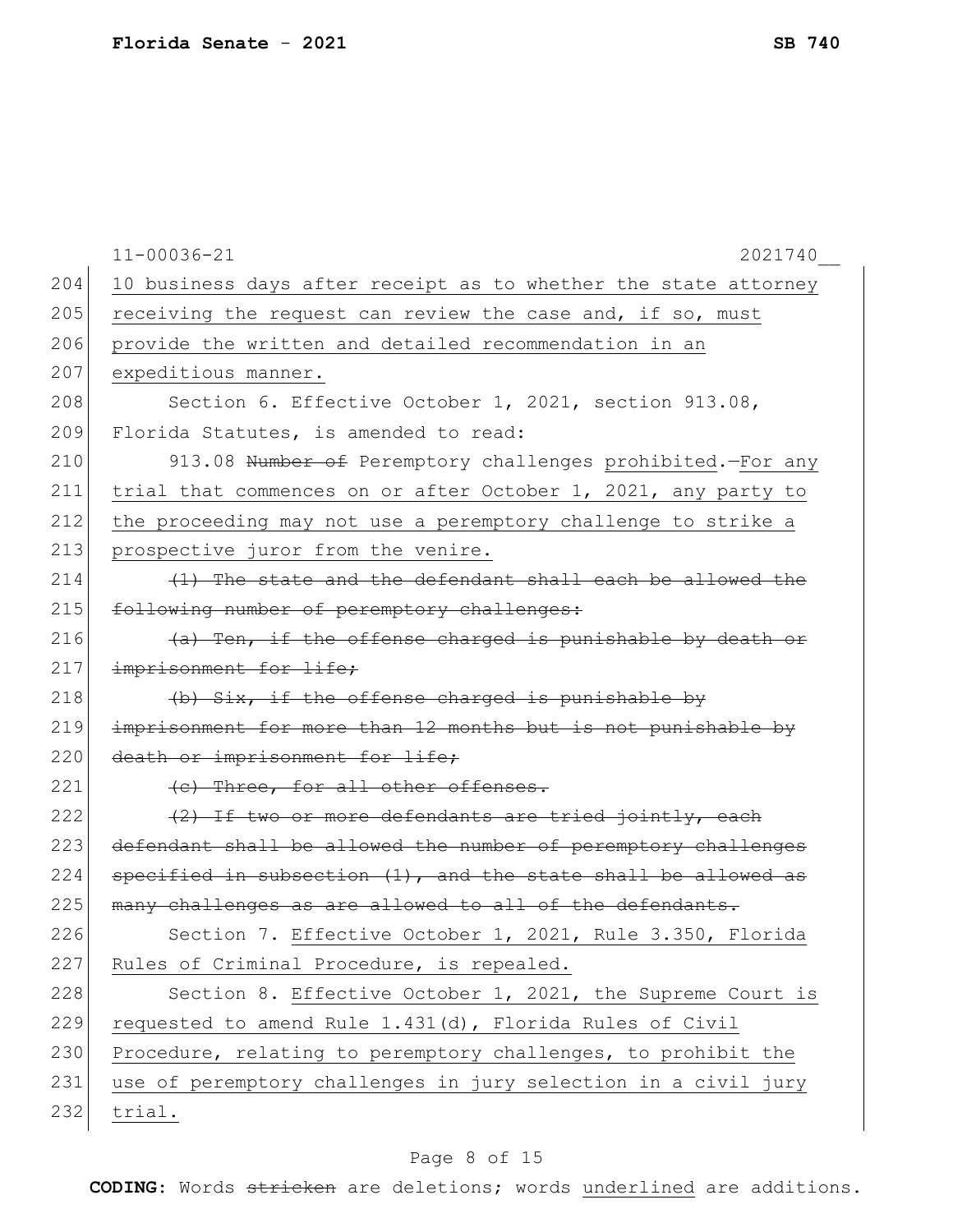|     | $11 - 00036 - 21$<br>2021740                                     |
|-----|------------------------------------------------------------------|
| 233 | Section 9. Section 943.1714, Florida Statutes, is created        |
| 234 | to read:                                                         |
| 235 | 943.1714 Basic skills training relating to implicit bias         |
| 236 | and deescalation of conflict. The commission shall establish and |
| 237 | maintain standards for instruction of officers in the subjects   |
| 238 | of implicit bias and deescalation of conflict to minimize        |
| 239 | violence. Every basic skills course required in order for        |
| 240 | officers to obtain initial certification must include training   |
| 241 | on implicit bias and deescalation of conflict to minimize        |
| 242 | violence.                                                        |
| 243 | Section 10. Section 943.1718, Florida Statutes, is amended       |
| 244 | to read:                                                         |
| 245 | 943.1718 Body cameras and vehicle dash cameras required;         |
| 246 | policies and procedures.-                                        |
| 247 | (1) It is the intent of the Legislature to require that all      |
| 248 | law enforcement officers in this state wear body cameras and use |
| 249 | vehicle dash cameras to ensure the safety of both the law        |
| 250 | enforcement officers and members of the public and for purposes  |
| 251 | of accountability and accuracy in instances when the             |
| 252 | circumstances surrounding a law-enforcement-related encounter or |
| 253 | activity are in question.                                        |
| 254 | (2) As used in this section, the term:                           |
| 255 | (a) "Body camera" means a portable electronic recording          |
| 256 | device that is worn on a law enforcement officer's person which  |
| 257 | that records audio and video data of the officer's law-          |
| 258 | enforcement-related encounters and activities.                   |
| 259 | (b) "Law enforcement agency" means an agency that has a          |
| 260 | primary mission of preventing and detecting crime and enforcing  |
| 261 | the penal, criminal, traffic, and motor vehicle laws of the      |
|     |                                                                  |

# Page 9 of 15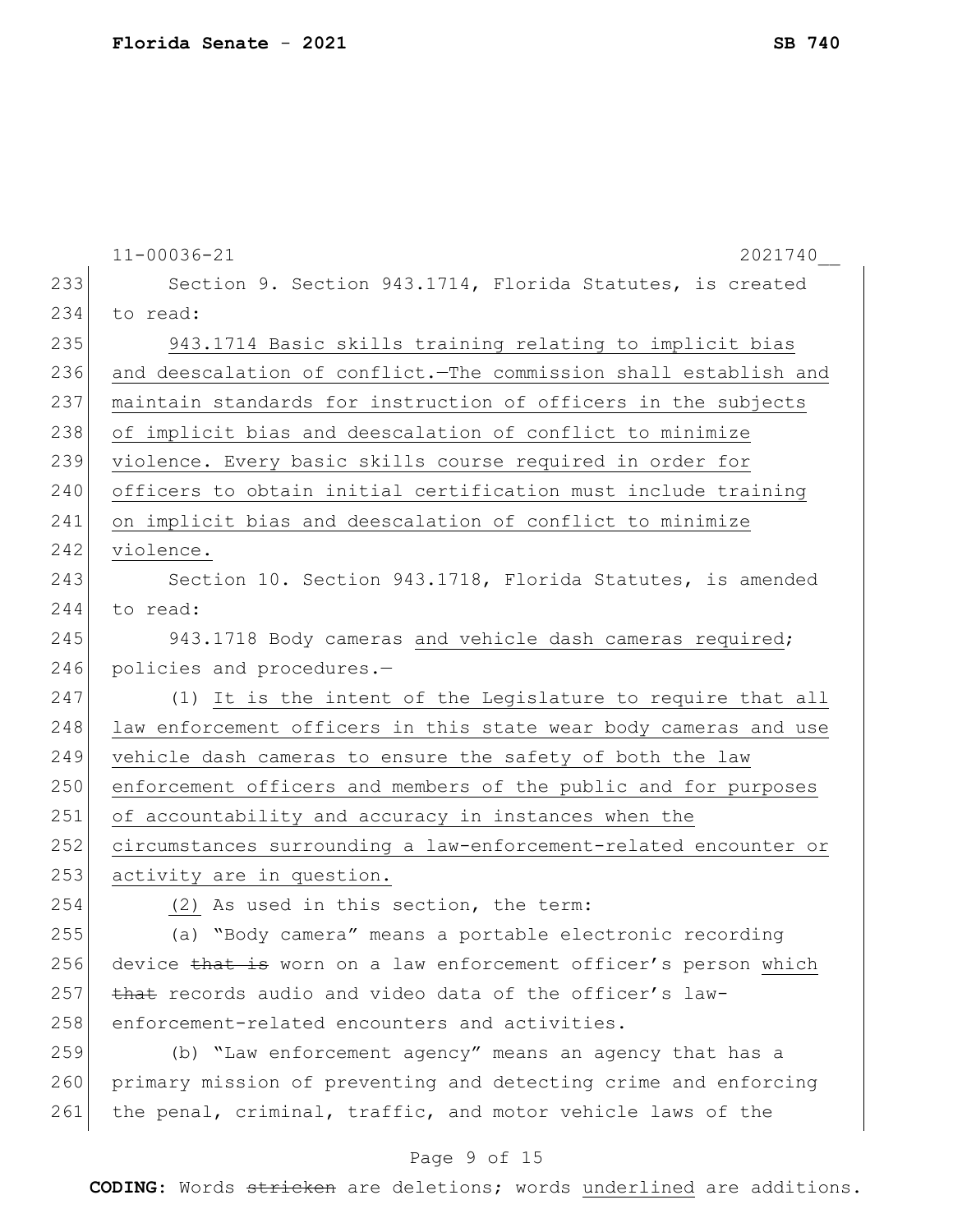11-00036-21 2021740\_\_ 262 state and in furtherance of that primary mission employs law 263 enforcement officers as defined in s. 943.10. 264 (c) "Law enforcement officer" has the same meaning as 265 provided in s. 943.10. 266 (d) "Vehicle dash camera" means a nonportable electronic 267 recording device used by a law enforcement officer in a law 268 enforcement officer's vehicle which records audio or video data 269 of the officer's law-enforcement-related encounters and 270 activities. 271 (3) $(2)$  Every A law enforcement agency shall require that 272 permits its law enforcement officers to wear body cameras and 273 use vehicle dash cameras and shall establish policies and 274 procedures addressing the proper use, maintenance, and storage 275 of body cameras and vehicle dash cameras and the data recorded 276 by the body cameras and vehicle dash cameras. The policies and 277 procedures must include all of the following: 278 (a) General guidelines for the proper use, maintenance, and 279 storage of body cameras and vehicle dash cameras. 280 (b) Any limitations on which law enforcement officers are 281 required permitted to wear body cameras and use vehicle dash 282 cameras. 283 (c) Any limitations on law-enforcement-related encounters 284 and activities in which law enforcement officers are required 285 permitted to wear body cameras and use vehicle dash cameras. 286 (d) A provision authorizing permitting a law enforcement 287 officer using a body camera or vehicle dash camera to review the 288 recorded footage from the body camera or vehicle dash camera, 289 upon his or her own initiative or request, before writing a 290 report or providing a statement regarding any event arising

## Page 10 of 15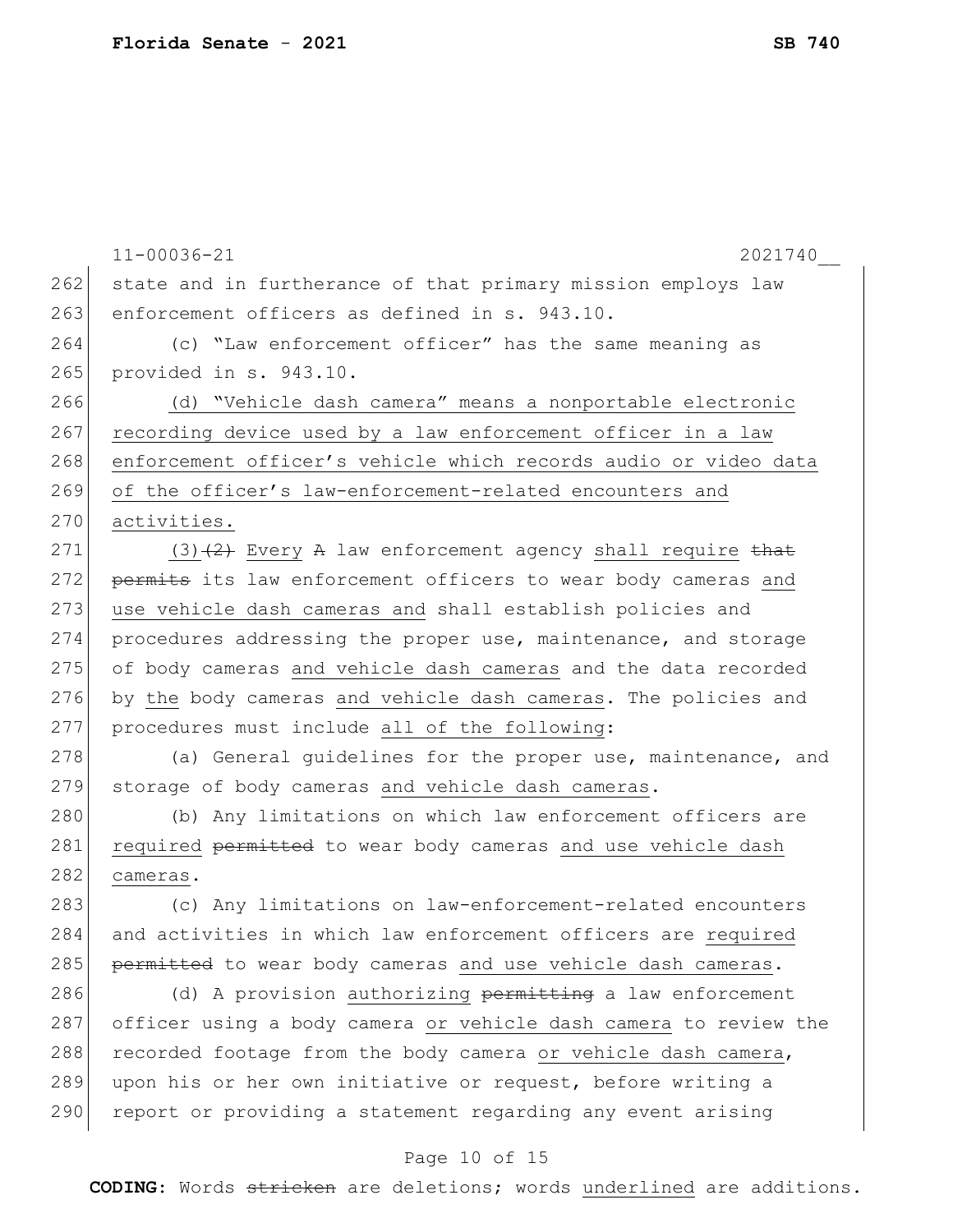|     | 2021740<br>$11 - 00036 - 21$                                     |
|-----|------------------------------------------------------------------|
| 291 | within the scope of his or her official duties. Any such         |
| 292 | provision may not apply to an officer's inherent duty to         |
| 293 | immediately disclose information necessary to secure an active   |
| 294 | crime scene or to identify suspects or witnesses.                |
| 295 | (e) General quidelines for the proper storage, retention,        |
| 296 | and release of audio and video data recorded by body cameras and |
| 297 | vehicle dash cameras.                                            |
| 298 | $(4)$ $(3)$ Each A law enforcement agency under subsection (3)   |
| 299 | that permits its law enforcement officers to wear body cameras   |
| 300 | shall:                                                           |
| 301 | (a) Ensure that all personnel who wear, use, maintain, or        |
| 302 | store body cameras and vehicle dash cameras are trained in the   |
| 303 | law enforcement agency's policies and procedures concerning      |
| 304 | them.                                                            |
| 305 | (b) Ensure that all personnel who use, maintain, store, or       |
| 306 | release audio or video data recorded by body cameras and vehicle |
| 307 | dash cameras are trained in the law enforcement agency's         |
| 308 | policies and procedures.                                         |
| 309 | (c) Retain audio and video data recorded by body cameras in      |
| 310 | accordance with the requirements of s. 119.021, except as        |
| 311 | otherwise provided by law.                                       |
| 312 | (d) Perform a periodic review of actual agency body camera       |
| 313 | and vehicle dash camera practices to ensure conformity with the  |
| 314 | agency's policies and procedures.                                |
| 315 | (4) Chapter 934 does not apply to body camera recordings         |
| 316 | made by law enforcement agencies that elect to use body cameras. |
| 317 | Section 11. The Legislature finds that a proper and              |
| 318 | legitimate state purpose is served by safeguarding law           |
| 319 | enforcement officers and the persons they interact with on a     |
|     |                                                                  |

# Page 11 of 15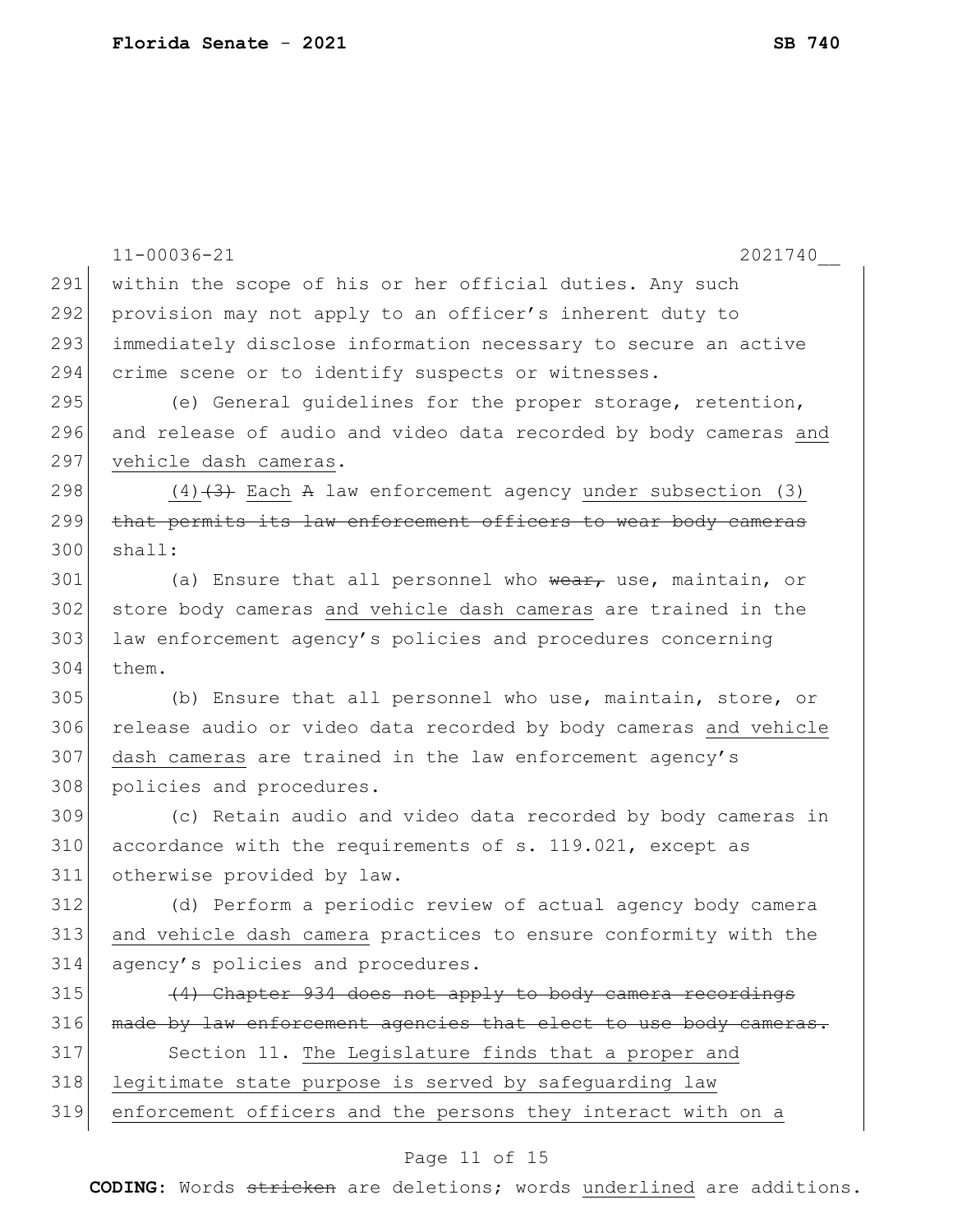|     | $11 - 00036 - 21$<br>2021740                                    |
|-----|-----------------------------------------------------------------|
| 320 | daily basis and by validating the accuracy of the circumstances |
| 321 | surrounding such interactions. The Legislature determines and   |
| 322 | declares that this act fulfills an important state interest.    |
| 323 | Section 12. Section 943.6872, Florida Statutes, is created      |
| 324 | to read:                                                        |
| 325 | 943.6872 Investigations of officer-involved deaths.-            |
| 326 | (1) As used in this section, the term:                          |
| 327 | (a) "Law enforcement agency" means an agency that has as        |
| 328 | its primary mission the prevention and detection of crime and   |
| 329 | the enforcement of the penal, criminal, traffic, and motor      |
| 330 | vehicle laws of this state and, in furtherance of that primary  |
| 331 | mission, employs law enforcement officers.                      |
| 332 | (b) "Law enforcement officer" has the same meaning as in s.     |
| 333 | 943.10.                                                         |
| 334 | (c) "Officer-involved death" means the death of an              |
| 335 | individual which results directly from an action or an omission |
| 336 | by a law enforcement officer while the law enforcement officer  |
| 337 | is on duty or while he or she is off duty but performing        |
| 338 | activities that are within the scope of his or her law          |
| 339 | enforcement duties.                                             |
| 340 | (2) Each law enforcement agency in this state shall have a      |
| 341 | written policy regarding the investigation of officer-involved  |
| 342 | deaths that involve a law enforcement officer employed by that  |
| 343 | law enforcement agency. Each policy adopted under this          |
| 344 | subsection:                                                     |
| 345 | (a) Must require that any such investigation be conducted       |
| 346 | by at least two investigators, one of whom must be designated   |
| 347 | the lead investigator. An investigator may not be employed by   |
| 348 | the law enforcement agency that employs a law enforcement       |

# Page 12 of 15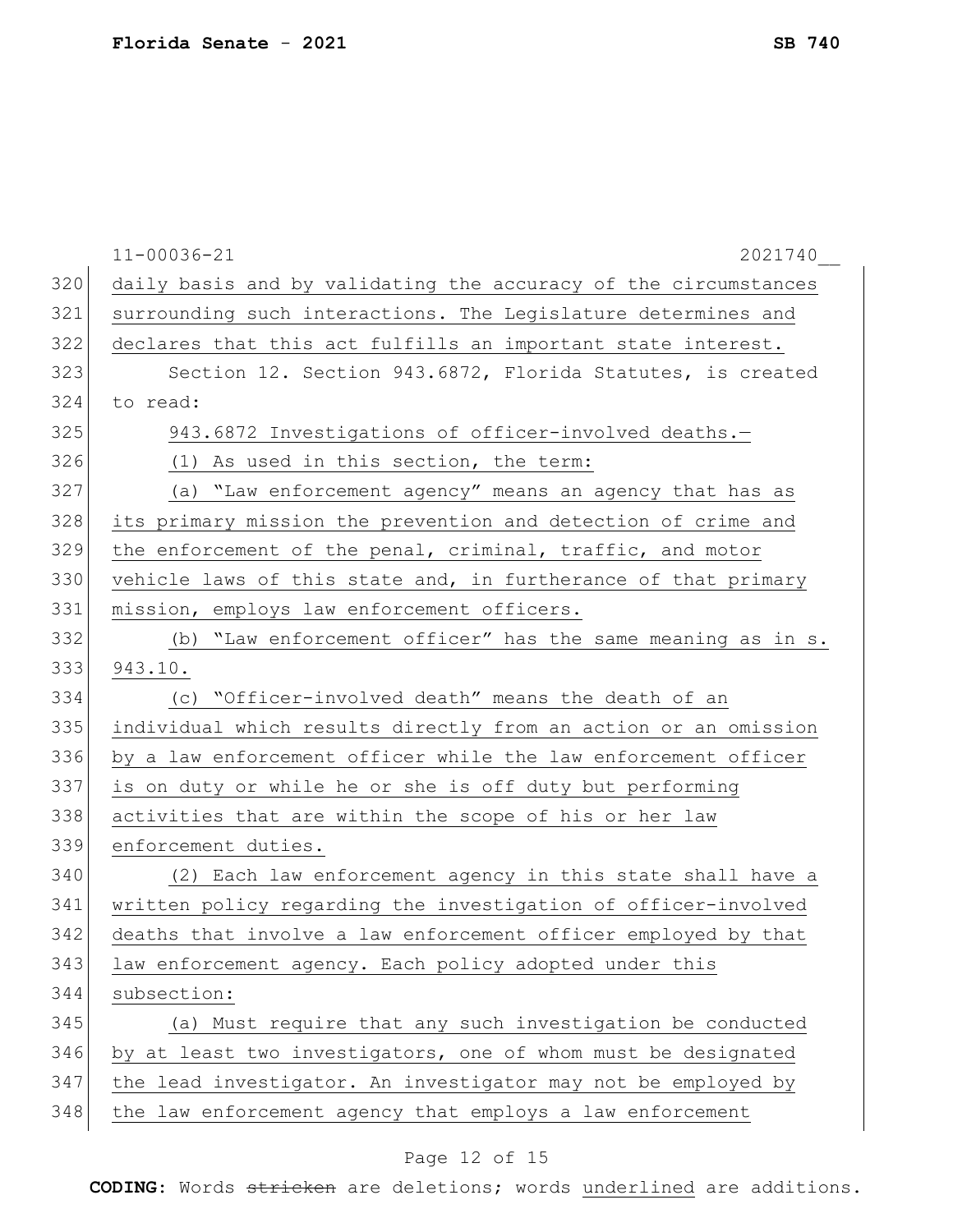|     | $11 - 00036 - 21$<br>2021740                                      |
|-----|-------------------------------------------------------------------|
| 349 | officer involved in the officer-involved death.                   |
| 350 | (b) Must require that, if the officer-involved death being        |
| 351 | investigated is traffic-related, the investigators use a crash    |
| 352 | reconstruction unit from a law enforcement agency that does not   |
| 353 | employ a law enforcement officer involved in the officer-         |
| 354 | involved death; however, the policy may provide that, if the law  |
| 355 | enforcement agency is a state law enforcement agency, the state   |
| 356 | law enforcement agency may use a crash reconstruction unit from   |
| 357 | the same state law enforcement agency.                            |
| 358 | (c) May allow an internal investigation of the officer-           |
| 359 | involved death if the internal investigation does not interfere   |
| 360 | with the investigation conducted under paragraph (a).             |
| 361 | (3) Compensation for investigations conducted under               |
| 362 | paragraph $(2)$ (a) or paragraph $(2)$ (b) may be determined in a |
| 363 | manner consistent with mutual aid agreements.                     |
| 364 | (4) (a) The investigators who conduct an investigation under      |
| 365 | paragraph (2)(a) or paragraph (2)(b) shall provide, in an         |
| 366 | expeditious manner, a complete report to the state attorney of    |
| 367 | the judicial circuit in which the officer-involved death          |
| 368 | occurred.                                                         |
| 369 | (b) If the state attorney determines that there is no basis       |
| 370 | for prosecuting the law enforcement officer involved in the       |
| 371 | officer-involved death, the investigators who provided the        |
| 372 | report to the state attorney must publicly release the completed  |
| 373 | report, after redacting any information as required by law.       |
| 374 | Section 13. Section 943.6875, Florida Statutes, is created        |
| 375 | to read:                                                          |
| 376 | 943.6875 Early intervention systems for law enforcement           |
| 377 | officers.-                                                        |
|     |                                                                   |

# Page 13 of 15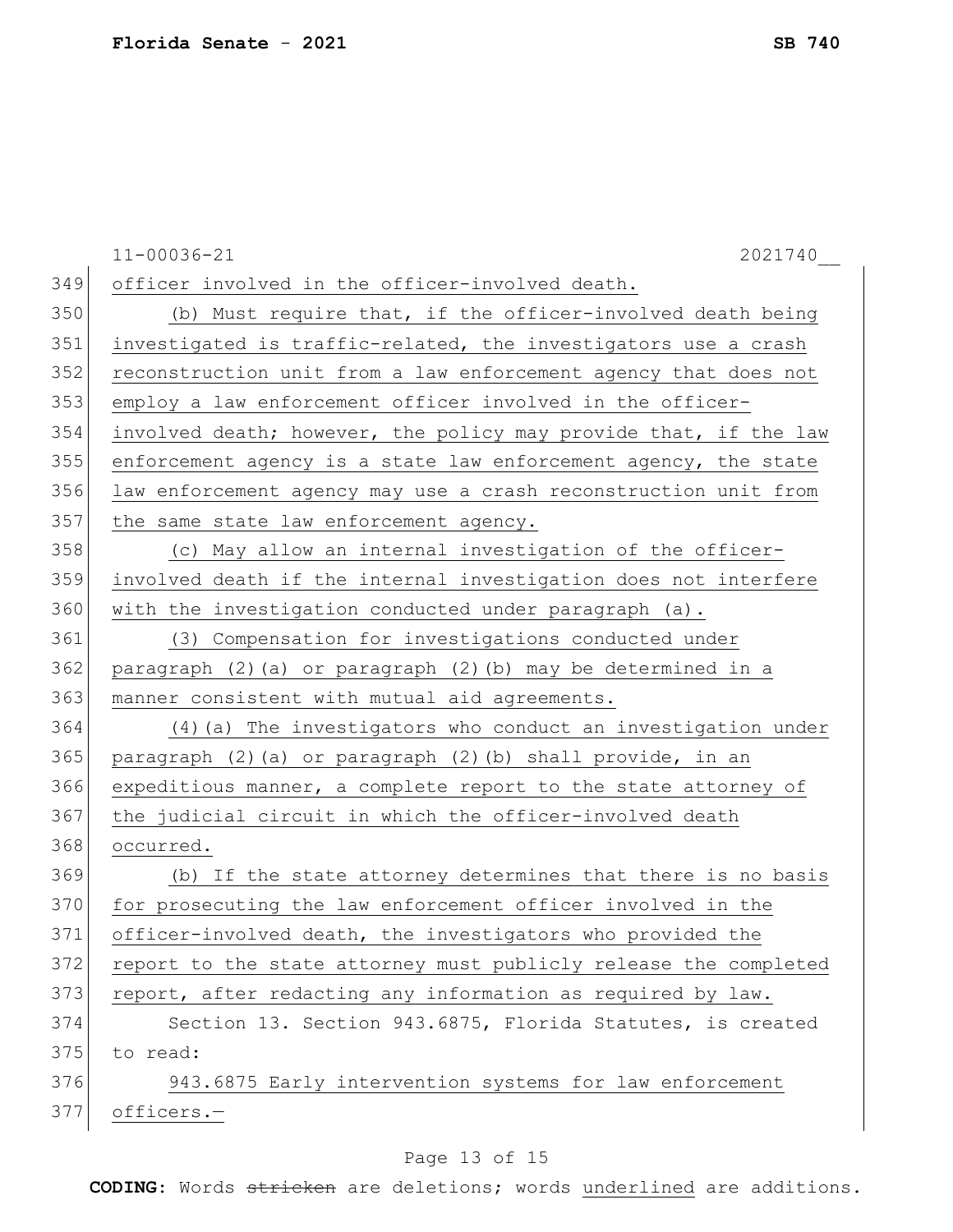|     | $11 - 00036 - 21$<br>2021740                                     |
|-----|------------------------------------------------------------------|
| 378 | (1) The Legislature finds that a small percentage of law         |
| 379 | enforcement officers is responsible for a disproportionate       |
| 380 | number of excessive force complaints received by law enforcement |
| 381 | agencies. The Legislature also finds that proactive and early    |
| 382 | identification of that small percentage of law enforcement       |
| 383 | officers and intervention through mentorship, counseling, and    |
| 384 | additional training may lead to positive outcomes in the careers |
| 385 | of such officers and in their encounters with the public.        |
| 386 | (2) The Legislature intends for all law enforcement              |
| 387 | agencies in this state to create early intervention systems to   |
| 388 | proactively identify law enforcement officers who are likely to  |
| 389 | engage in potentially damaging behaviors, such as excessive      |
| 390 | force, before such behaviors occur in order to protect such      |
| 391 | officers, other law enforcement officers, and the members of the |
| 392 | public with whom they interact and to offer intervention through |
| 393 | mentorship, counseling, and additional training.                 |
| 394 | (3) Every law enforcement agency in this state shall create      |
| 395 | an early intervention system to track and identify potentially   |
| 396 | damaging patterns of behavior by law enforcement officers.       |
| 397 | (4) Risk indicators to track which may identify potentially      |
| 398 | damaging patterns of behavior by law enforcement officers        |
| 399 | include, but need not be limited to:                             |
| 400 | (a) Complaints against an individual law enforcement             |
| 401 | officer or a group of law enforcement officers.                  |
| 402 | Frequency and severity of disciplinary incidents.<br>(b)         |
| 403 | (c) Incidents involving use of force.                            |
| 404 | (d) Incidents involving use of deadly force.                     |
| 405 | (e) Arrests made by a law enforcement officer of                 |
| 406 | individuals for resisting arrest.                                |

# Page 14 of 15